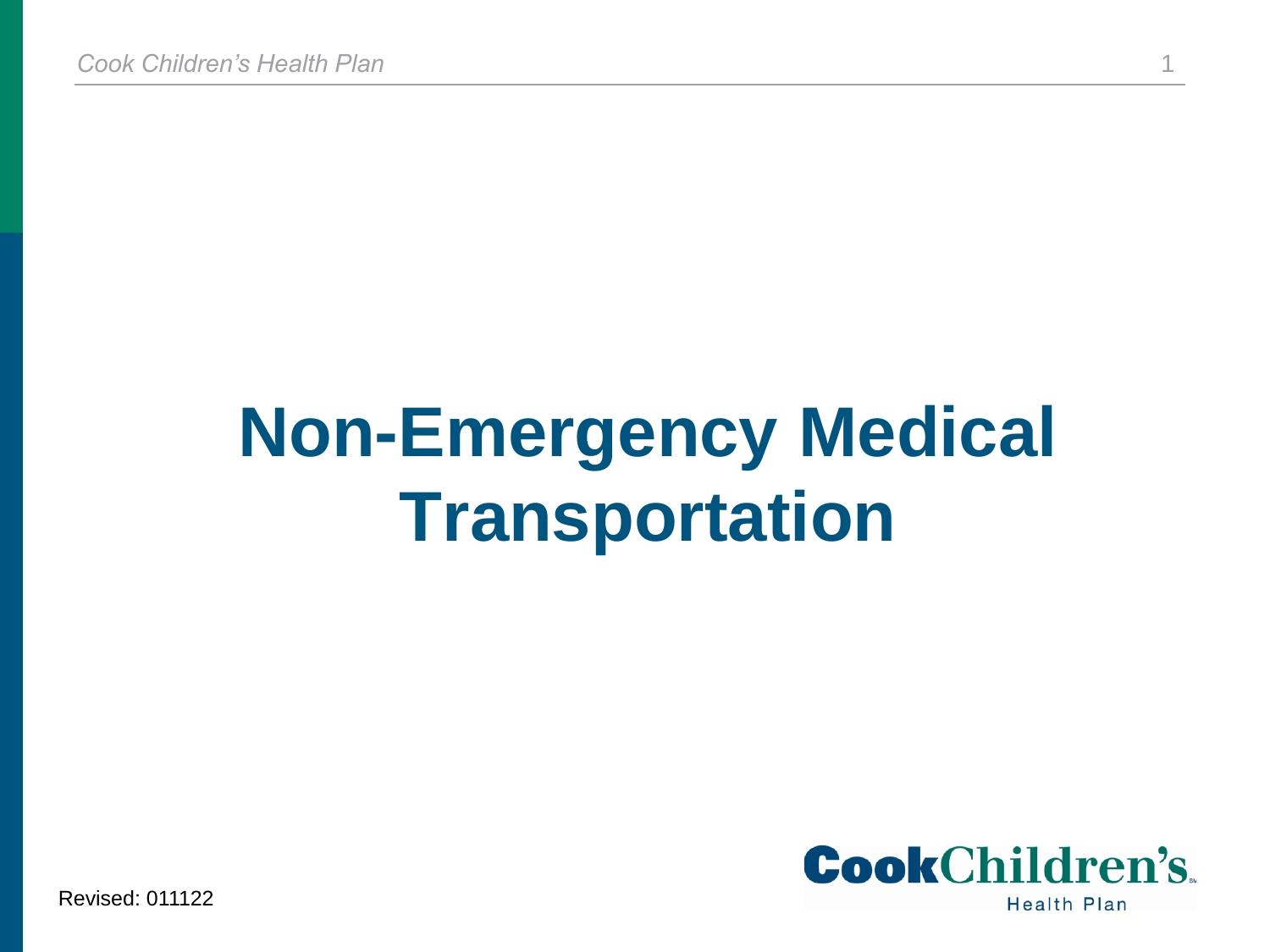## **Non-Emergency Medical Transportation**

Cook Children's Health Plan works with Access2Care to provide Members with Non-Emergency Medical Transportation (NEMT) services.

Access2Care will provide transportation to non-emergency health care appointments if the Member does not have other options.

This includes:

- Rides to the doctor
- Dentist
- Hospital
- Pharmacy

**Note:** Does NOT include ambulance trips.

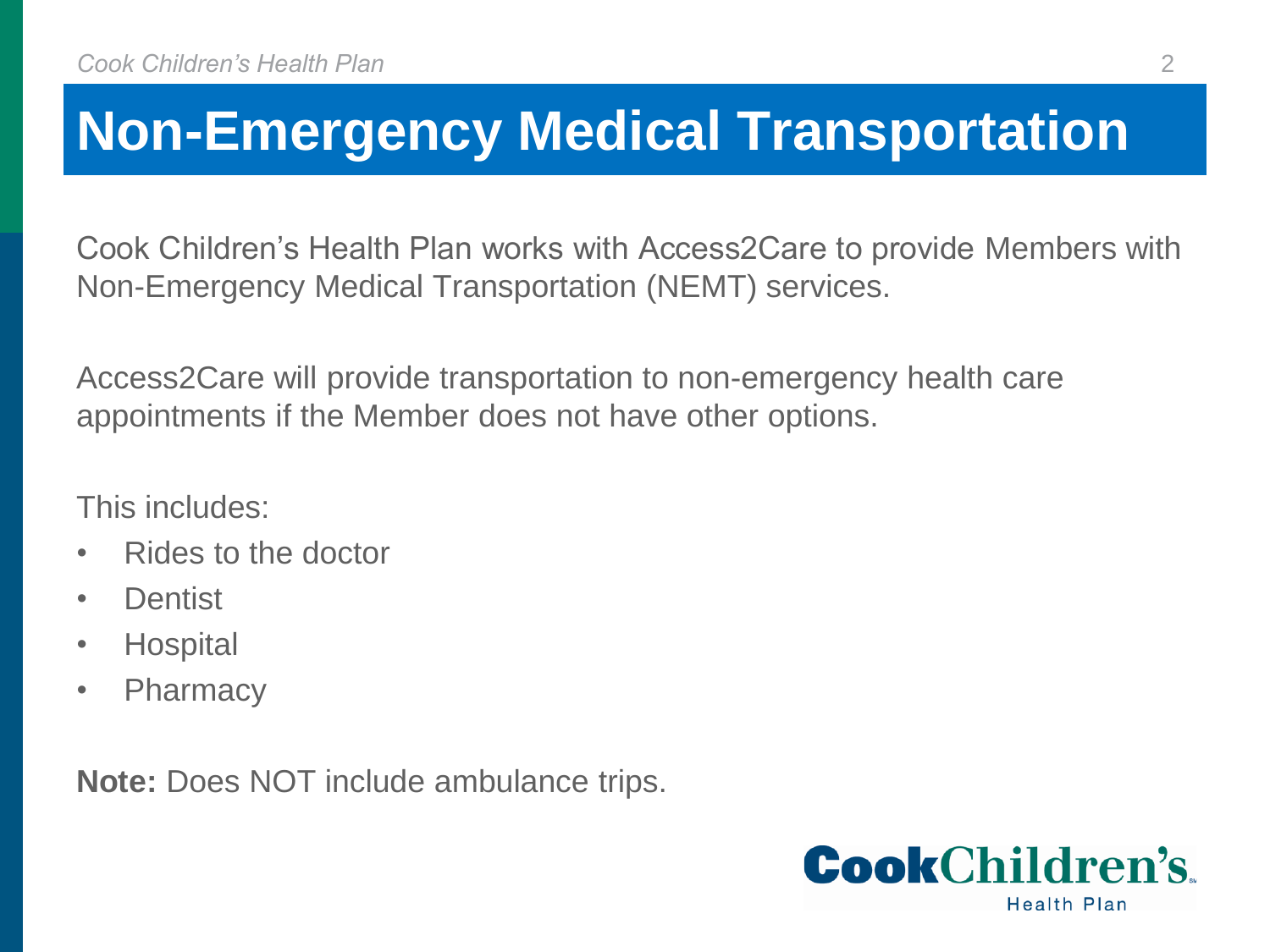#### **What is needed to schedule a ride?**

- Member's Medicaid ID or Member number
- Member's address
- Member's phone number
- Name, address and phone number of the Medicaid Provider the Member will be visiting
- Date and time of the health care visit

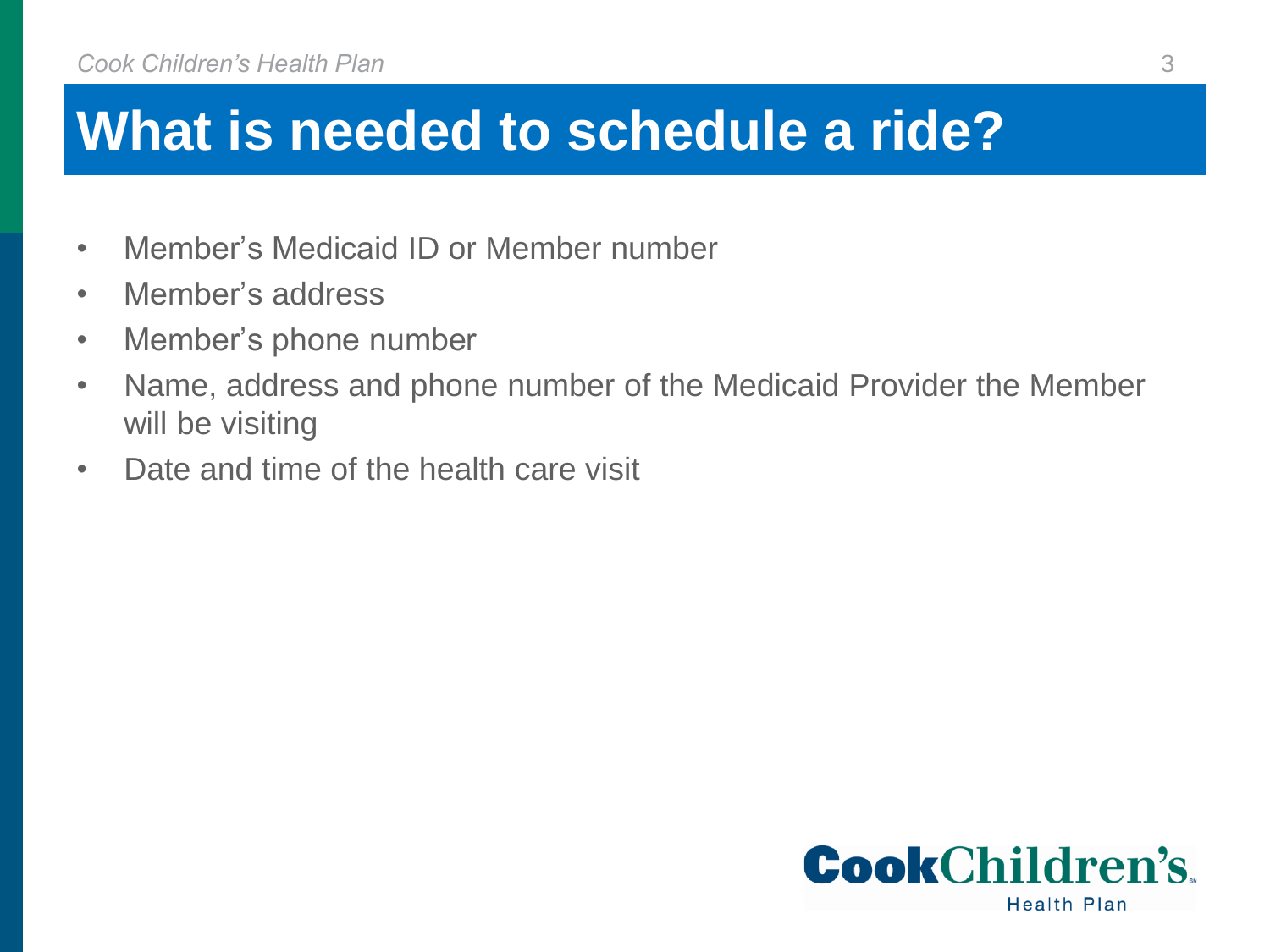## **How to Request a Ride?**

Members can call Access2Care at 844-572-8195 (TTY: 7-1-1) to schedule a ride.

- Rides are available 24 hours a day, 7 days a week
- Members must call at least two working days before their health care appointment to set up a ride
- If a doctor says the Member has an urgent need, the Member can set up trips with less than two working days notice
	- Urgent trips include:
		- o Hospital discharges
		- Trips to the pharmacy
		- $\circ$  Trips for urgent conditions that require treatment within 24 hours
		- o These trips do not include ambulance trips